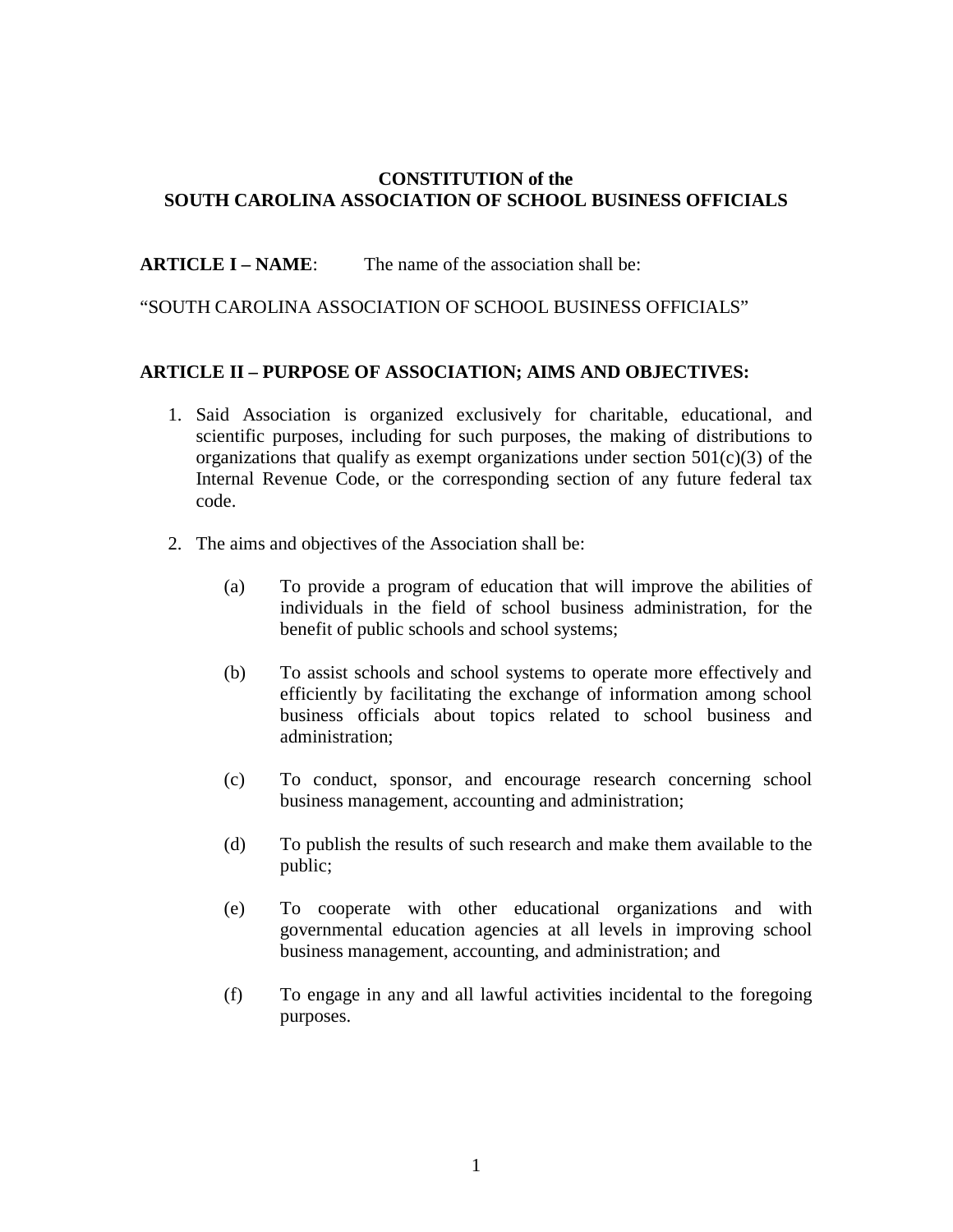**ARTICLE III – MEMBERSHIP**: The membership year shall coincide with the Association's fiscal year. Membership in the Association may be extended to all interested persons who satisfy all requirements of the Constitution and are found acceptable to the membership. All members may attend and participate in all meetings of the Association.

The Association membership shall include the following classifications:

*1.* **Active***:* Active membership shall consist of persons employed in the administration of public schools or school districts, employees of the South Carolina State Department of Education working in school business services, or in any activity described in Article II of the Constitution. Only active members may vote or hold office.

*2.* **Retiree:** Retiree membership shall consist of former active members who are retired from school administration, the State Department of Education Schoool Business Services or a school district and may not be actively employed by a school distinct or The State Department of Education. A retiree may serve only in an advisory capacity.

*3.* **Associate:** Associate membership shall consist of businesses that provide products or services to school districts. Associate members may serve only in an advisory capacity as committee members. Representatives of Associate members are encouraged to become conference exhibitors.

*4.* **Honorary***:* Honorary membership shall consist of former officials of the Association who are no longer employed in school administration and such other persons as the Association may from time to time elect.

**ARTICLE IV – FISCAL YEAR**: The fiscal year of the organization shall be from April 1 to March 31, both inclusive.

**ARTICLE V – OFFICERS**: The officers of the Association shall consist of a President, Vice-President, Secretary, and Treasurer.

**ARTICLE VI – EXECUTIVE COMMITTEE**: The Executive Committee shall consist of the following members, serving in the following order: President, Vice-President, Treasurer, Secretary*,* Senior Director, Junior Director and Freshman Director*.* The immediate past president shall be an officio member of the Executive Committee*.* Nonvoting members shall include Executive Director, Vendor Representative, SASBO Director and Conference Manager/Exhibits Coordinator.

The Executive Committee shall be vested with the power to act in the name of the Association between meetings on all matters pertaining to the welfare of the organization, provided same are not in conflict with the Constitution and By-Laws.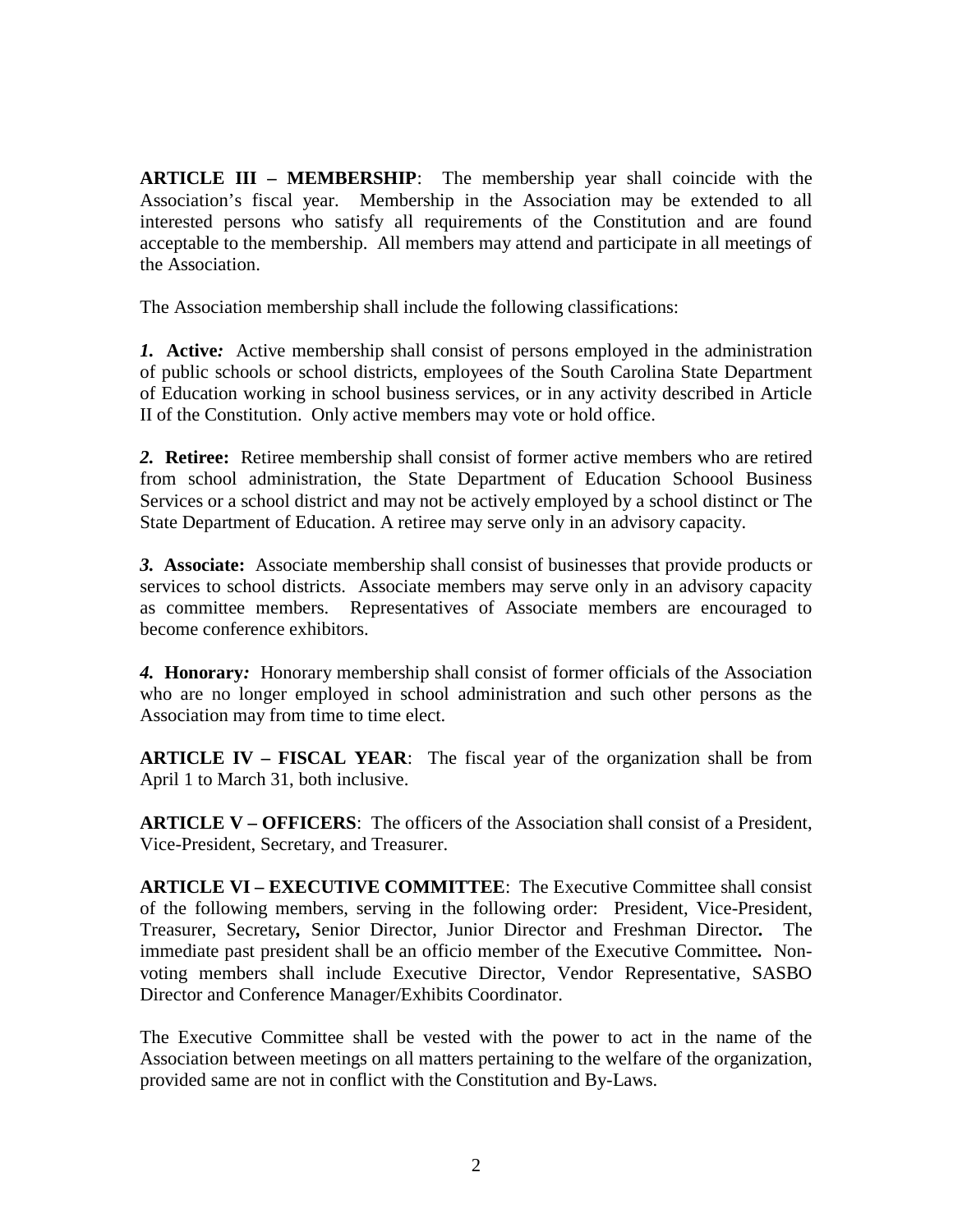The Executive Committee shall be vested with the power to call special meetings of the Association and to designate the date, time and place of any such meeting together with a reason for calling such special meeting to be fully stated in a notice to be sent to each member.

In case of a vacancy, by death or otherwise, the remaining members of the Committee shall have the power to fill the vacancy.

The voting Executive Committee members shall oversee contractual arrangements for the Executive Director.

**ARTICLE VII – MEETINGS**: The Association shall hold an annual meeting at such time as may be determined by the Executive Committee.

**ARTICLE VIII – QUORUM**: At all annual and special meetings of the Association, those active members present shall constitute a quorum for the transaction of business.

**ARTICLE IX – CHANGES IN CONSTITUTION AND BY-LAWS**: Changes or additions to the Constitution and By-Laws may be proposed at any regular meeting of the Association. Such resolutions should then be referred to the Committee on Constitution and By-Laws and may be proposed at any regular meeting of the Committee on Constitution and By-Laws for recommendation and may be adopted or rejected at its next meeting by the Association.

**ARTICLE X – PAPERS, ADDRESS, LECTURES, ETC**: No paper, address or lecture shall be read or given before the Association without the approval of the President nor shall any paper, address or lecture be published in the printed proceedings of the Association without the approval of the Executive Committee. The Secretary should be supplied with a copy of each paper, address, or lecture, read or given before the Association.

**ARTICLE XI – PROCEEDING**: The proceedings of the annual meeting of the Association, in the form of an annual report, may be published under the direction of the Executive Committee. Each member of the Association shall be entitled to a copy of the report, same to mailed by the Secretary.

The Secretary shall be empowered to sell copies of the annual report at such a price as may be fixed by the Executive Committee. The proceeds from all such sales to go into the treasury of the Association.

**ARTICLE XII – DUES**: Dues for all members are due at the beginning of each fiscal year and will be payable at the Fall Conference.\* The dues for active members, associate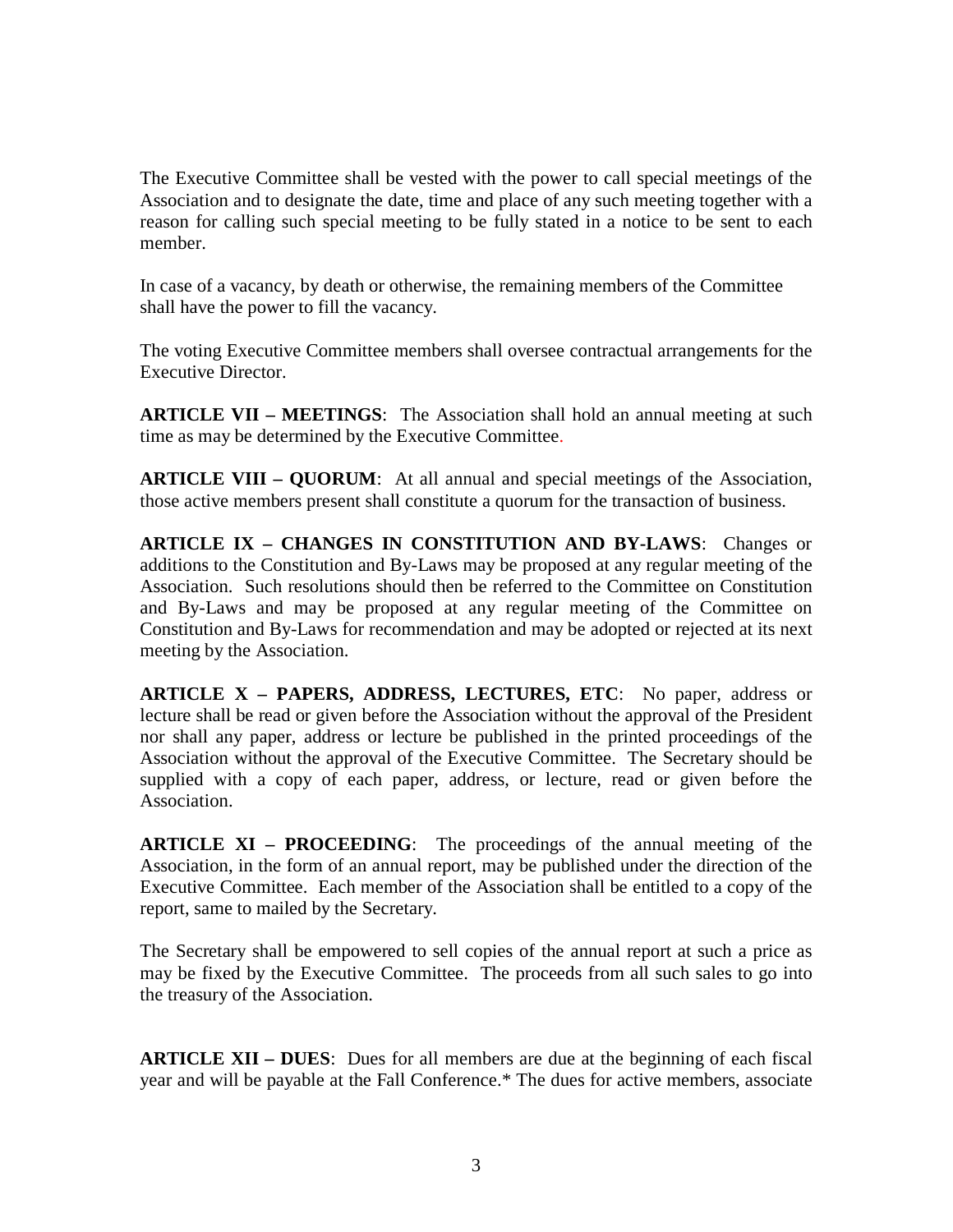members and retirees shall include SASBO membership dues, be set forth in the annual budget and be approved by the Executive Board.

\*Dues will be due at the first conference of the year which is generally the Fall Conference.

**ARTICLE XIII – ELECTIONS AND VOTING**: The officers and directors are nominated by the Nominating Committee and from the floor (membership at large). Officers and Directors are elected by majority vote at the business meeting of the annual conference. The duly elected Officers and Directors shall enter upon their duties at the start of the next fiscal year. In case of failure to elect any officers at the time fixed, the incumbent of said office shall continue to serve until a successor is elected; and that in the event of a vacancy and no election, the Executive Committee shall have power to fill the vacancy.

**ARTICLE XIV – REFUND OF FEES**: Conference registration fees will be refunded in full if the Association Treasurer is notified 5 days prior to the conference.

**ARTICLE XV – NON PROFIT STATUS**: No part of the net earnings of the Association shall inure to the benefit of, or be distributable to, its members, trustees, officers, or other private persons, except that the corporation shall be authorized and empowered to pay reasonable compensation for services rendered and to make payments and distributions in furtherance of the purposes set forth in Article Two hereof. No substantial part of the activities of the Association shall be the carrying on of propaganda, or otherwise attempting to influence legislation, and the Association shall not participate in, or intervene in (including the publishing or distribution of statements) any political campaign on behalf of or in opposition to any candidate for public office. Notwithstanding any other provision of these articles, the Association shall not carry on any other activities not permitted to be carried on (a) by a corporation exempt from federal income tax under section  $501(c)(3)$  of the Internal Revenue Code, or the corresponding section of any future federal tax code, or (b) by a corporation, contributions to which are deductible under section  $170(c)(2)$  of the Internal Revenue Code, or the corresponding section of any future federal tax code.

**ARTICLE XVI – DISTRIBUTION OF ASSOCIATION ASSETS:** Upon the dissolution of the Association, assets shall be distributed for one or more exempt purposes within the meaning of section  $501(c)(3)$  of the Internal Revenue code, or the corresponding section of any future federal tax code, or shall be distributed to the federal government, or to a state or local government, for a public purpose. Any such assets not so disposed of shall be disposed of by a Court of Competent Jurisdiction of the county in which the principal office of the corporation is then located, exclusively for such purposes or to such organization or organizations, as said Court shall determine, which are organized and operated exclusively for such purposes.